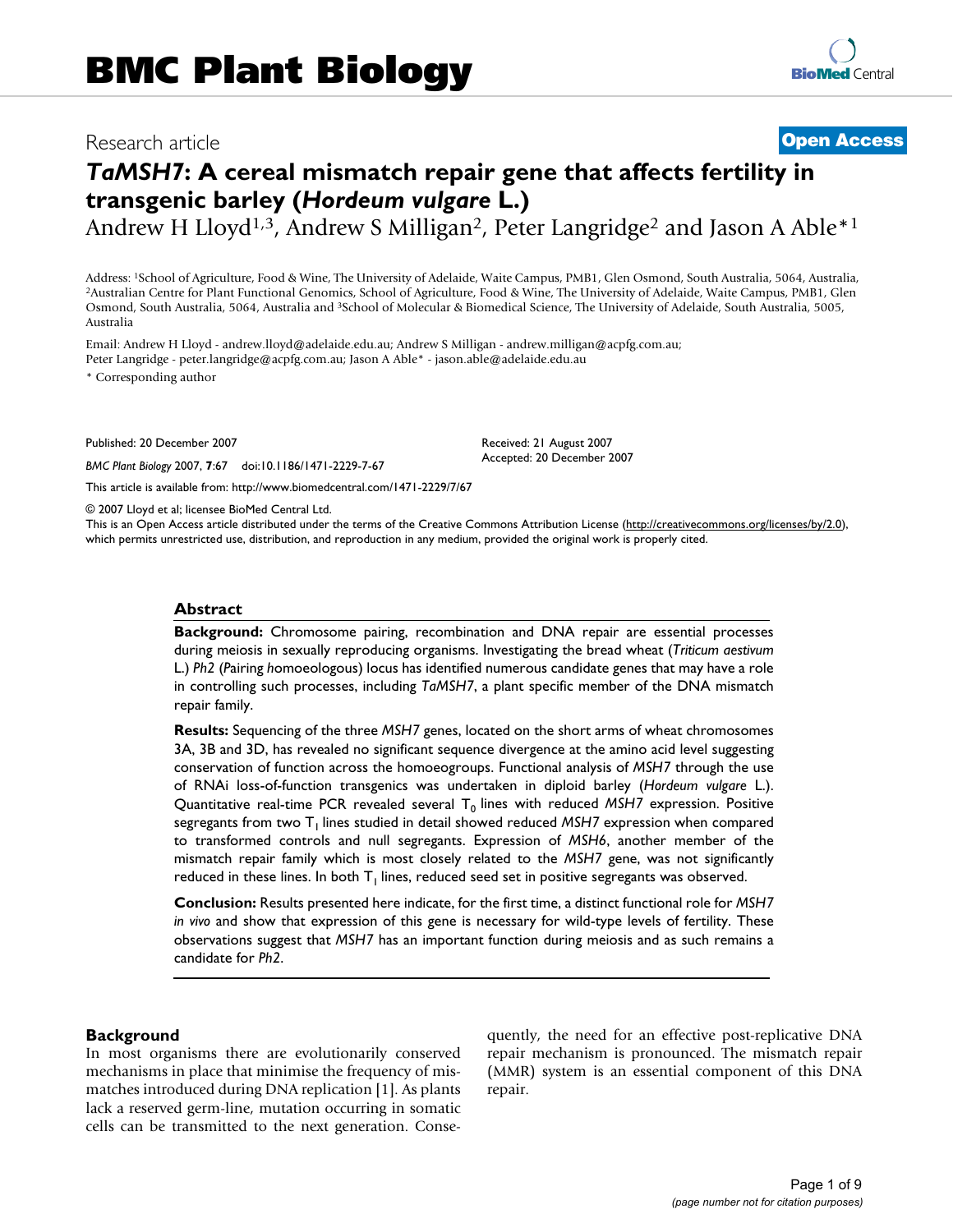In eukaryotes MMR is undertaken by the MutS and MutL homologues (MSH and MLH). Both MSH and MLH polypeptides form MSH and MLH heterodimeric proteins, respectively, which act together to bind mismatched DNA and initiate repair. Most eukaryotes have genes encoding six MSH proteins, however a seventh MSH protein (MSH7) has been identified in plants [2].

All MSH proteins, except MSH1, have been shown to act in DNA repair and/or recombination during meiosis [3], with each having a specific yet often overlapping role. The MSH4–MSH5 heterodimer has only been reported to be involved in meiotic recombination [4], while the three remaining dimers are involved in both recombination and MMR. The MSH2–MSH3 heterodimer (MutSβ) binds insertion/deletion loop-outs, the MSH2–MSH6 heterodimer (MutS $\alpha$ ) binds base mispairs and small insertion-deletion loop-outs [5,6], while the MSH2–MSH7 heterodimer (MutSγ) binds base mispairs but not insertion-deletion loop-outs [7]. These heterodimers then recruit MLH proteins to initiate MMR.

In addition to roles in MMR and homologous recombination, *MSH* genes are known to be involved in suppression of homoeologous recombination [8,9]. Recent research indicates that when two divergent sequences undergo recombination, some MSH proteins detect mismatches in the recombination intermediate and the recombination event is subsequently aborted [10]. Studies in bacteria and yeast, supporting these findings, have shown that inactivation of the MMR system leads to elevated levels of both inter- and intra-specific homoeologous recombination and relaxation of the species barrier [8,11-13]. Using yeast (*Saccharomyces cerevisiae*), Datta *et al*. showed that between sequences with less than 10% sequence variation, homoeologous recombination was increased by up to 70-fold upon inactivation of MMR [14]. This suppression has also been observed in higher eukaryotes, with studies in plants and humans indicating that proteins involved in MMR play a critical role in suppressing homoeologous recombination [15-17]. In yeast, MSH2 and its two binding partners MSH6 and MSH3 mediate the suppression of homoeologous recombination [18]. In plants MSH2 can also suppress homoeologous recombination [16,19], implicating the plant specific MSH7 in this process since the two polypeptides form a heterodimer.

Support for this hypothesis is strengthened by the fact that *MSH7* has been mapped to a locus in wheat known to affect homoeologous recombination [20]. The bread wheat (*Triticum aestivum*) genomes contain several loci that are known to be involved in the suppression of homoeologous recombination. Historically, the two main loci are *Ph1* and *Ph2* (*P*airing *h*omoeologous). Two Chinese Spring derived mutants display the *Ph2* phenotype. One of these, *ph2a*, was generated *via* X-ray irradiation and contains a D genome deletion [21]. The other, *ph2b*, is a chemically induced mutation, thought to be a single nucleotide polymorphism (SNP) or a small insertion or deletion (INDEL) [22]. The *ph2b* mutant (in particular) therefore suggests that *Ph2* is a single gene located on the short arm of chromosome 3D [22,23]. Southern analysis using nullisomic-tetrasomic and ditelosomic lines showed that one copy of *MSH7* resides on the short arm of chromosomes 3A, 3B and 3D [20]. Furthermore, hybridisation of a *TaMSH7* probe to genomic DNA from Chinese Spring and *ph2a* lines indicated that the copy on chromosome 3D is located in the region deleted in the *ph2a* mutant [20].

Given the known involvement of *MSH* genes in the suppression of homoeologous recombination and the mapped location of *TaMSH7* to the *Ph2* locus in bread wheat, this gene is a strong *Ph2* candidate. To understand the role of *MSH7* in meiotic recombination in plants, additional research into this important candidate gene is necessary. In a wider context, enhancing meiotic recombination would benefit plant breeders, allowing new strategies for DNA introgression from wild crop relatives to domestic breeding lines [24].

The research presented here is divided into two sections. The first part compares cDNA sequences from various wheat accessions and mutants. In particular comparisons between the Chinese Spring D genome copy with the D genome copy from the *ph2b* mutant were made to determine whether any SNPs or small INDEL(s) were present within the known ORF of the *TaMSH7* sequence. The second part of the study demonstrates that *MSH7* loss-offunction results in reduced seed set in transgenic barley (*Hordeum vulgare*) plants, and shows for the first time that *MSH7* plays a necessary role *in vivo* and that expression of this gene is required for wild-type levels of fertility. Barley was used for this study, since as it is a diploid it provides a simpler model than wheat and permits an assessment of the role of *MSH7* on recombination processes between homologous chromosomes without the complication of dealing with both homologous and homoeologous chromosomes in wheat.

# **Results and Discussion**

Previous studies in wheat, Arabidopsis and maize (*Zea mays*) have identified MSH7 as a plant specific member of the MSH protein family [1,20,25]. Given that the MSH2– MSH7 heterodimer has a different binding specificity when compared to other MSH heterodimers a functionally distinct role for MSH7 within the plant cell is suggested [2]. This study investigated a role for *MSH7* in transgenic barley and compared the three sub-genomic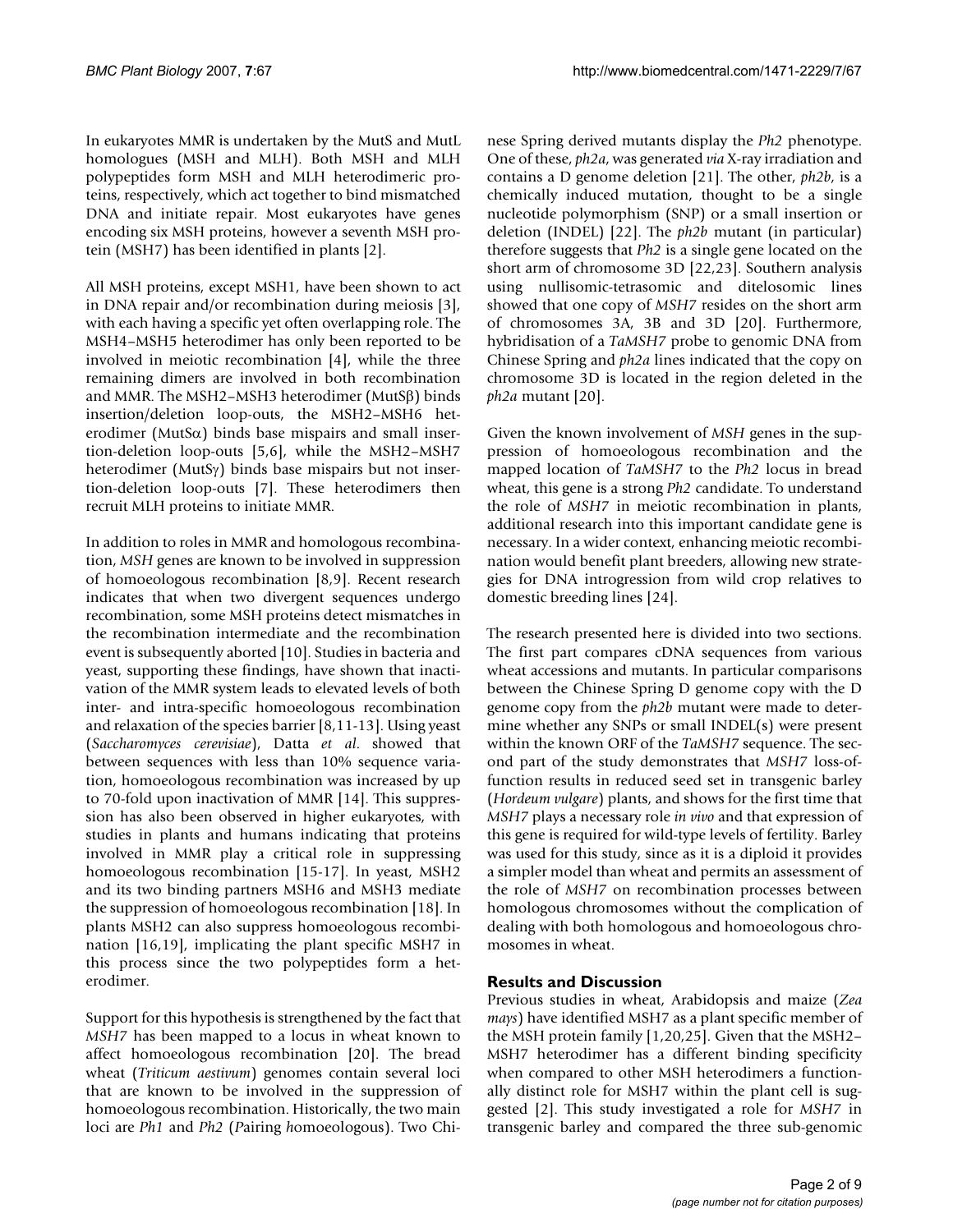copies of *MSH7* from bread wheat to determine whether any SNPs or INDELs could possibly account for the *Ph2* phenotype that has previously been reported previously.

# *Sequencing of* **TaMSH7** *from bread wheat*

Three distinct *MSH7* sequences were identified in bread wheat that are representative of the A, B and D genome copies. All three sequences were obtained from wheat meiotic cDNA, indicating that each of the three genes is expressed during meiosis. Sequence alignment with *T. tauschii* (the D genome progenitor of bread wheat) was used to determine the sequence belonging to the D genome while sequences from nullisomic-tetrasomic lines were used to distinguish the A and B genomes (Figure 1A).

Conceptual translation and subsequent alignment of *TaMSH7* nucleotide and protein sequences showed 97.7% nucleotide sequence identity and 95% amino acid identity between the three sub-genomic copies (Figure 1B). Almost all amino acid differences between the three *Ta*MSH7 protein sequences were found to be residues that were not conserved amongst other MSH7 and MSH6 proteins (e.g. residues 565, 572, 574, 575, etc.). However, residue 596 from the B genome consensus was a polar serine residue, while all other MSH7 and MSH6 proteins and also *Ec*MutS (*E*.*coli*) had non-polar leucine, isoleucine or valine residues (Figure 1B). This difference falls in the non-specific DNA binding domain that is truncated in MSH7 proteins. MSH7 proteins have been shown to bind DNA but the significance (if any) of the domain truncation has yet to be determined. Biochemical studies into the MutS protein family have not uncovered any particular significance of this residue [26] and while possible, it seems unlikely that this amino acid change would result in any major change to protein function.

# *Sequence of* **MSH7** *from the D genome of the* **ph2b**  *mutant*

The two known *Ph2* mutants in bread wheat, *ph2a* and *ph2b*, suggest that *Ph2* may be a single gene located on the D genome. Dong and colleagues [20] have previously suggested that *MSH7* may be a candidate for *Ph2*. Given that the phenotype observed in the *ph2b* mutant is believed to be a result of a SNP or small insertion/deletion, the D genome copy of *MSH7* from this mutant was sequenced to determine if *MSH7* could be validated as the *Ph2* gene.

Three SNPs were identified between the wild-type Chinese Spring and *ph2b* D genome copies of *TaMSH7*. These SNPs resulted in two changes at the amino acid level (Figure 1C). The first polymorphism resulted in a serine to proline change at position 477. A proline is found at this position in the maize MSH7 orthologue, suggesting that this change is functionally redundant. The second polymorphism resulted in an isoleucine to valine change at residue 496. Valine is also present at this position in rice MSH7 and maize MSH7 suggesting that this change also results in a functional protein. Given the nature of these changes it is unlikely that the *ph2b* D genome copy of the *MSH7* coding sequence contains any mutations that would result in a non-functional or malfunctioning protein. Furthermore, the *ph2b* D genome copy of *MSH7* was well represented in the meiotic cDNA (approximately one third of sequenced *ph2b* clones) indicating that this gene is expressed during meiosis. This significantly reduces the possibility of a mutation within the promoter or other regulatory elements leading to the *Ph2* phenotype.

Although the *ph2b* mutation was generated in a Chinese Spring background, the difference between the *ph2b* and parental sequence may be due to genetic variation in Chinese Spring that we and others have observed at several other loci. Results from such sequencing efforts suggest that there are several different 'versions' of Chinese Spring. The differences seen here may also be due to background mutations caused by the chemical mutagenesis of Chinese Spring that led to the initial identification of the *ph2b* mutant.

# *Transgenic barley production analysis*

Over 55 independent barley lines, transformed with a wheat *MSH7* double-stranded RNAi construct (see Methods), were generated with a transformation frequency of approximately 11%. When compared to previously published barley transformation experiments [27-29] that have used the same cultivar (Golden Promise), the frequency reported here is considerably higher. Both PCR and Southern hybridisation were conducted to confirm that each of these lines were positive (Figure 2), with many having a single copy of the hygromycin resistance gene inserted (54% of RNAi *MSH7* transgenic lines produced). Only 14% of all lines produced had 4 or more copies of the hygromycin resistance gene inserted. A characteristic phenotype with many of the  $T_0$  lines was reduced levels of fertility, as evidenced through lower seed set than the controls that had been transformed with an empty vector containing only the hygromycin resistance gene.

## *Transgenic barley RNAi loss-of-function analysis*

From the population of transgenic  $T_0$  lines, 12 (Table 1) were analysed for *MSH7* expression using quantitative real-time PCR (Q-PCR). In the majority of these lines expression of the transgene was significantly reduced (Figure 3A). In the  $T_1$  generation two single-copy insertion lines were selected for further expression analysis (lines 12 and 41). These lines were chosen based on their  $T_0$  expression levels and morphological characteristics which also included reduced seed set and pollen viability. Positive segregants from these lines showed significantly reduced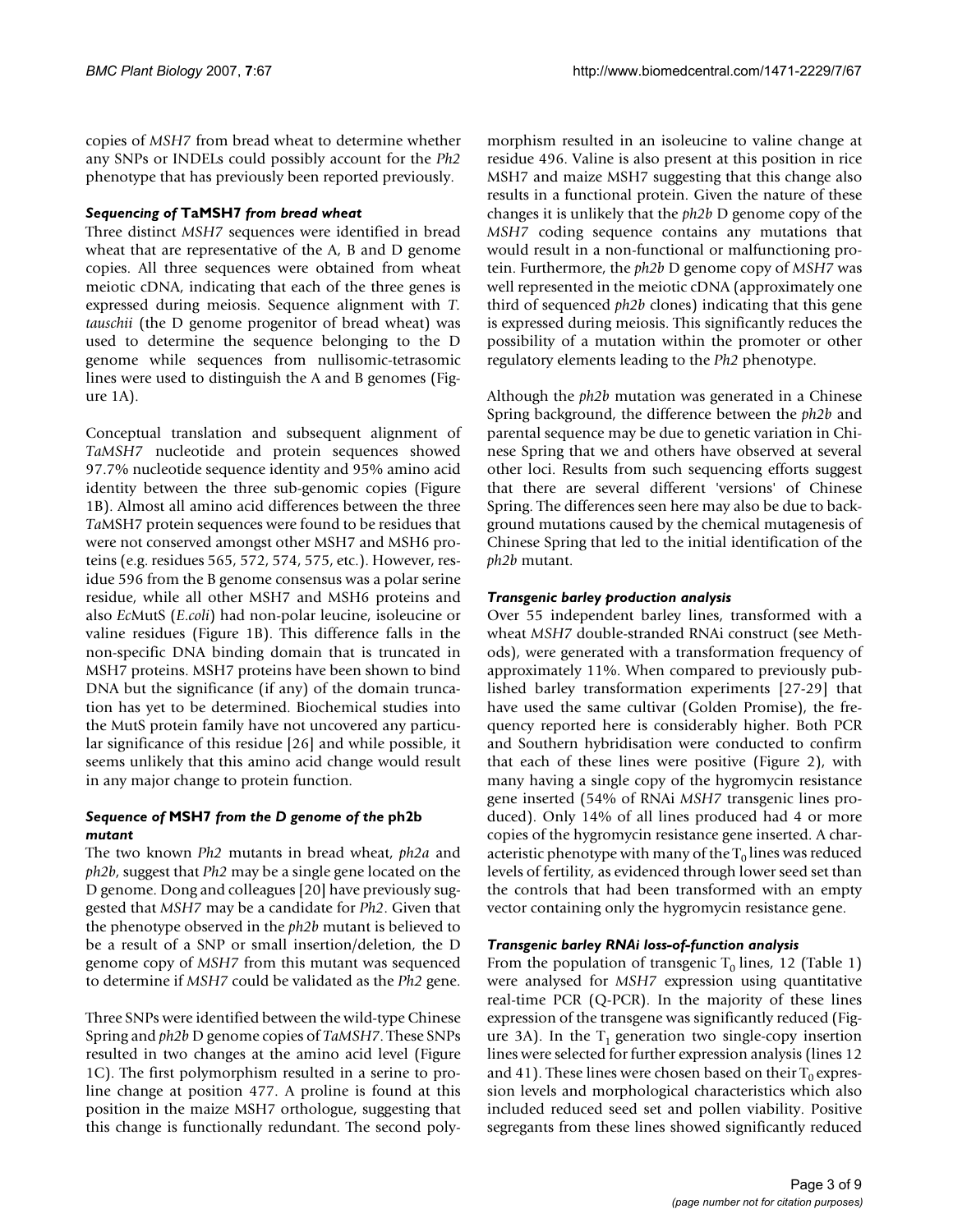(A)

|         |      | 25 | 40 |  |  |                                                                           |  |  |
|---------|------|----|----|--|--|---------------------------------------------------------------------------|--|--|
| N3BT3Aa | (25) |    |    |  |  | AACCACTTGAATAAGTTCTCAGTATCTATGAATGGTAAGCATATTGGAGCACCTGCTACACTGTTTCCGGAAC |  |  |
| CS A    | (25) |    |    |  |  | AACCACTTGAATAAGTTCTCAGTATCTATGAATGGTAAGCATATTGGAGCACCTGCTACACTGTTTCCGGAAC |  |  |
| CS B    | (25) |    |    |  |  | AACCACTCGAATAAGTTCTCAGTATCTATGAATGGTAAGCATATTGGAGCAGCTGCTACACTGTTTCCAGAAC |  |  |
| N3BT3Ad | (25) |    |    |  |  | AACCACTCCAATAAGTTCTCAGTATCTATGAACAGTAAGAATATTGGAGCACCTGCTACACTGTTTCCGGAAC |  |  |
| $CS$ D  |      |    |    |  |  | AACCACTCCAATAAGTTCTCAGTATCTATGAACAGTAAGAATATTGGAGCACCTGCTACACTGTTTCCGGAAC |  |  |
|         |      |    |    |  |  | AACCACTCCAATAAGTTCTCAGTATCTATGAACAGTAAGAATATTGGAGCACCTGCTACACTGTTTCCGGAAC |  |  |

# (B)



## **Figure 1**

*MSH7* **sequence alignments**. (A) Three distinct sets of *TaMSH7* sequences were identified which are representative of the three bread wheat genomes (A, B and D). The *T. tauschii* (*Tt*) sequence, CS D sequence and the N3B T3Ad sequence represent the D genome. The N3B T3Aa and CS A sequences represent the A genome, while the remaining sequence (CS B) represents the B genome. (B) The majority of differences in the sub-genomic amino acid sequence were at non-conserved residues. One change Leu  $\rightarrow$  Ser at residue 596 of genome B (pink) was at a residue that is conserved amongst other MSH7 and MSH6 proteins and the prokaryotic homologue, MutS. (C) Two differences in amino acid sequence between the CS and *ph2b* D genome sequences were identified (pink). Both these amino acids were present in other MSH7 proteins.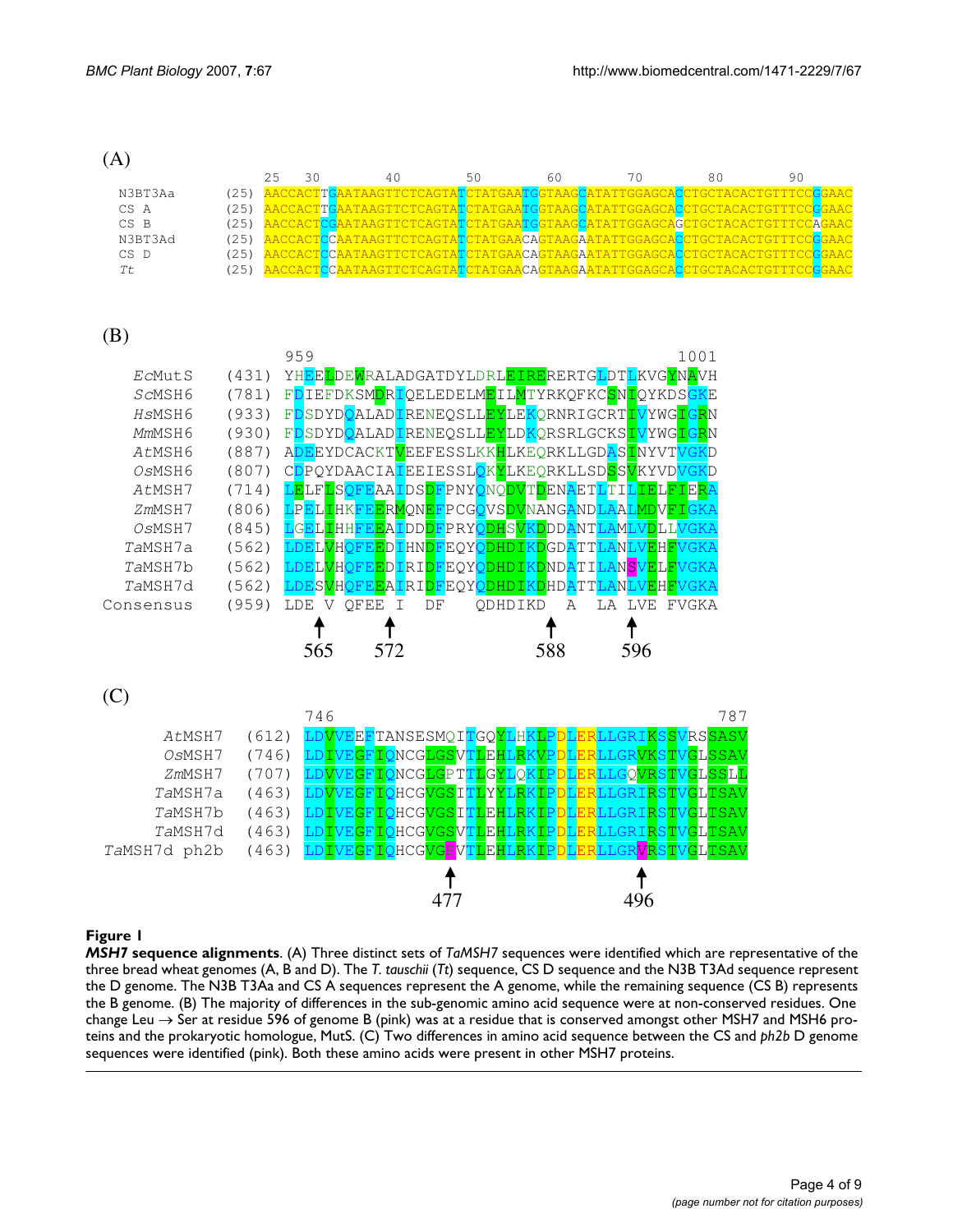1 2 3 4 5 6 7 8 9 10 11 12 13 14 15 16 17 18



Selected T0 double-stranded RNAi construct **Figure 2** transgenic barley lines transformed with a *MSH7*  **Selected T0 transgenic barley lines transformed with a** *MSH7* **double-stranded RNAi construct**. Lanes 1 to 7 – various *Hvmsh7* transgenic lines (#*26*, *31*, *41*, *45*, *46*, *47*, *49*), lane 8 – transformed empty vector control, lane 9 – non-transformed barley control, lanes 10 to 15 – various *Hvmsh7* transgenic lines (#*50*, *51*, *52*, *54*, *55*, *56*), lane 16 – transformed empty vector control, lanes 17 and 18 – transgenic lines *Hvmsh7–57* and *58* respectively. Copy numbers for selected lines represented on this blot (*Hvmsh7*-*41*, *50*, *52*, *55*, *56*, *57*) and subsequently analysed by Q-PCR for *MSH7* expression levels, are highlighted in Table 1.

*MSH7* expression when compared to null-segregants of the same lines ( $p = 0.009$  for line 12 and  $p = 0.0008$  for line 41) (Figure 3B). A concomitant reduction of expression of *MSH2* was also observed in line 12 but not in line 41. There were no significant differences between null and positive segregants in *MSH6* expression (Figure 3B).

**Table 1: Copy number insertions for RNAi transgenic barley plants transformed with** *Agrobacterium***. This table summarises those lines that were subsequently analysed using Q-PCR. The**  *Ubi***-MSH7RNAi-NOS vector used in the transformation procedure is illustrated in Figure 4.**

| <b>Plant number</b> | Copy number |
|---------------------|-------------|
| $Hvmsh7-7$          |             |
| $Hvmsh7-12$         |             |
| $Hvmsh7-22$         |             |
| $Hvmsh7-41$         |             |
| $Hvmsh7-44$         | 6           |
| $Hvmsh7-47$         |             |
| $Hvmsh7-50$         | 3           |
| $Hvmsh7-52$         |             |
| $Hvmsh7-55$         | າ           |
| $Hvmsh7-56$         | 5           |
| $Hvmsh7-57$         |             |

Based on the reduced *MSH2* expression in line 12 we investigated the possibility as to whether *MSH2* and/or *MSH6* expression could be affected by non-specific targeting of these genes by RNAi mechanisms. To achieve this, sequence identities between the RNAi construct and the various *MSH* genes were compared. As sequence information was not available for many of the barley *MSH* genes, rice *MSH2* and *MSH6* sequences were compared to the segment of rice *MSH7* sequence orthologous to that used in the RNAi construct. While not ideal, this was considered an appropriate approximation of sequence identity as the presence of all *MSH* genes in both monocots and dicots suggests divergence of *MSH* genes occurred prior to rice/barley divergence [2,25]. This is also supported by previous studies in Arabidopsis which indicate that *MSH7* diverged from *MSH6* early in eukaryotic evolution [2]. The *MSH7* fragment within the RNAi construct showed 53% and 51% sequence identity to *MSH6* and *MSH2*, respectively. Furthermore the greatest segment length with the selected sequence for the RNAi construct showing 100% identity to either of these two mismatch repair gene family members was only 9 bp. In plants a  $\sim$ 21 nt RNA with 100% sequence identity is generally needed for RNAi to be effective (reviewed [30,31]), therefore it is unlikely that the RNAi construct would have affected any other members of the *MSH* gene family.

#### *Seed set and seed weight*

Positive segregants of lines 12 and 41 displayed reduced fertility as evidenced by reduced seed set (Figure 3C). In line 12 this difference was significant at the 95% confidence level ( $p < 0.033$ ) and in line 41 significant to 90% confidence (p < 0.077). Seed weight (1000 grain weight) differences between the positive segregants and the nulls for each of these lines (12 and 41) were also statistically significant at the 90% confidence level ( $p < 0.09$ ). These results, taken together with the Q-PCR data, indicate that *MSH7* plays an important role in determining plant fertility.

There are two obvious pathways that could lead to reduced fertility with reduction in *MSH7* expression. First, there may be reduced levels of MMR in these plants leading to higher levels of mutation and therefore a reduction in viable seed. Secondly, reduced expression could lower the suppression of homologous recombination during meiosis. Increased recombination is known to lead to chromosomal instability and a reduction in viable gametes due to translocations and non-disjunction during cell division [8,17,21].

Based on the Q-PCR data reported for the  $T_1$  transgenics, we cannot rule out the possibility that the reduced level of fertility observed in line 12 was affected by the reduction in expression not only of the *MSH7* gene but also of the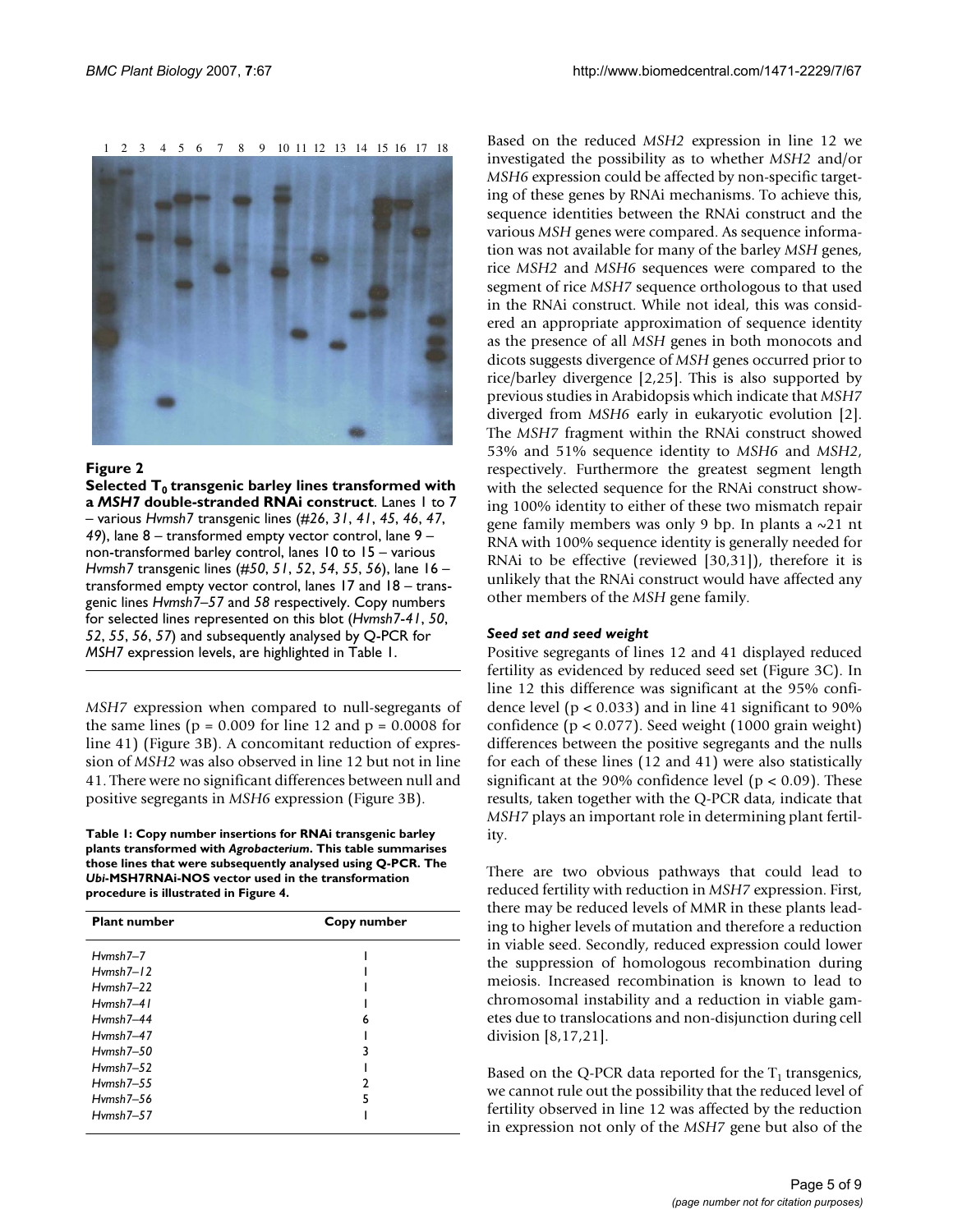

# **Figure 3**

*MSH7* **expression and seed set in transgenic barley**. (A) With normalised data most  $T_0$  lines analysed showed significant reduction in *MSH7* expression, relative to the control. (B) In the  $T_1$  generation a significant reduction in *MSH7* expression was seen in line 12 and 41 positive plants (grey bars) compared to null segregants (black bars), a reduction in *MSH2* expression was observed in line 12 only, while expression of *MSH6* was not affected in either line. (C) Positive (grey bars)  $T_1$  segregants for lines 12 and 41 also showed reduced seed set when compared to null segregants (black bars) of the same lines.

*MSH2* gene. Indeed, similar phenotypes to those observed in this study have been found by Hoffman *et al*. [32] who showed, using a *MSH2* T-DNA insertion mutant, that disabling the MMR system in Arabidopsis leads to high levels of mutation and reduced fertility within two generations in some lines. However, the reduced fertility observed in line 41 of this study can be attributed to the reduction in *MSH7* transcript alone, as there was no significant change in expression level of the *MSH2* transcript. Importantly, further experiments will still be needed to distinguish between these possible reasons for reduced fertility, as even in the study reported by Hoffman *et al*. [32], they were not able to show if the observed phenotypes were due to a reduction in MMR, reduced homoeologous recombination or some other mechanism.

# **Conclusion**

The results presented here indicate that bread wheat contains three functionally conserved copies of *MSH7*, all of which are expressed during meiosis. While SNPs were identified within the D genome copy of *TaMSH7*, it is unlikely that these amino acid substitutions are responsible for the *Ph2* phenotype. Barley plants transformed with an *MSH7* RNAi knock-down construct showed a reduction in *MSH7* expression accompanied by reduced fertility when compared to null segregants and wild-type. This is consistent with previous reports, suggesting that *MSH7* plays a role in recombination and DNA repair during meiosis [2,20]. Reduced seed set in transgenic barley also showed that the *in vivo* loss of MSH7 function (due to reduced expression) is not compensated for by other endogenous MSH proteins (that are likely to interact with or have a similar role), indicating a distinct functional role for MSH7 within the plant cell.

## **Methods**

#### *Plant materials*

Bread wheat (*Triticum aestivum* cv. Chinese Spring), mutants *ph2a* and *ph2b*, *T*.*aestivum* nullisomic 3B tetrasomic 3A (N3BT3A) lines and *T*.*tauschii* were grown in a temperature-controlled glasshouse at 23°C (day) and 15°C (night) with a 14 hour photoperiod. Young spikes undergoing prophase I were collected.

Transformed barley plants (cv. Golden Promise) were grown as above. Mature leaves and young spikes undergoing early prophase I were collected from  $T_0$  plants and selected  $T_1$  lines. The stage of meiosis in both wheat and barley tissue was determined microscopically after staining anther squashes with aceto-orcein.

## **Agrobacterium***-mediated transformation*

A construct encoding a RNA stem loop structure was created using 630 bp of sense and 880 bp antisense *TaMSH7* sequence, including 250 bp of non-complementary sequence to form the loop (Figure 4). The RNAi loop sequence was flanked by a 1500 bp maize polyubiquitin (*Ubi*) promoter fragment [33] and a 250 bp terminator fragment from the *A. tumefaciens* nopaline synthase (NOS) gene.

The Ubi-MSH7RNAi-NOS cassette was then ligated into the *Sph*I and *Eco*RI sites of pPG1 (Dr Paul Gooding, *unpub-*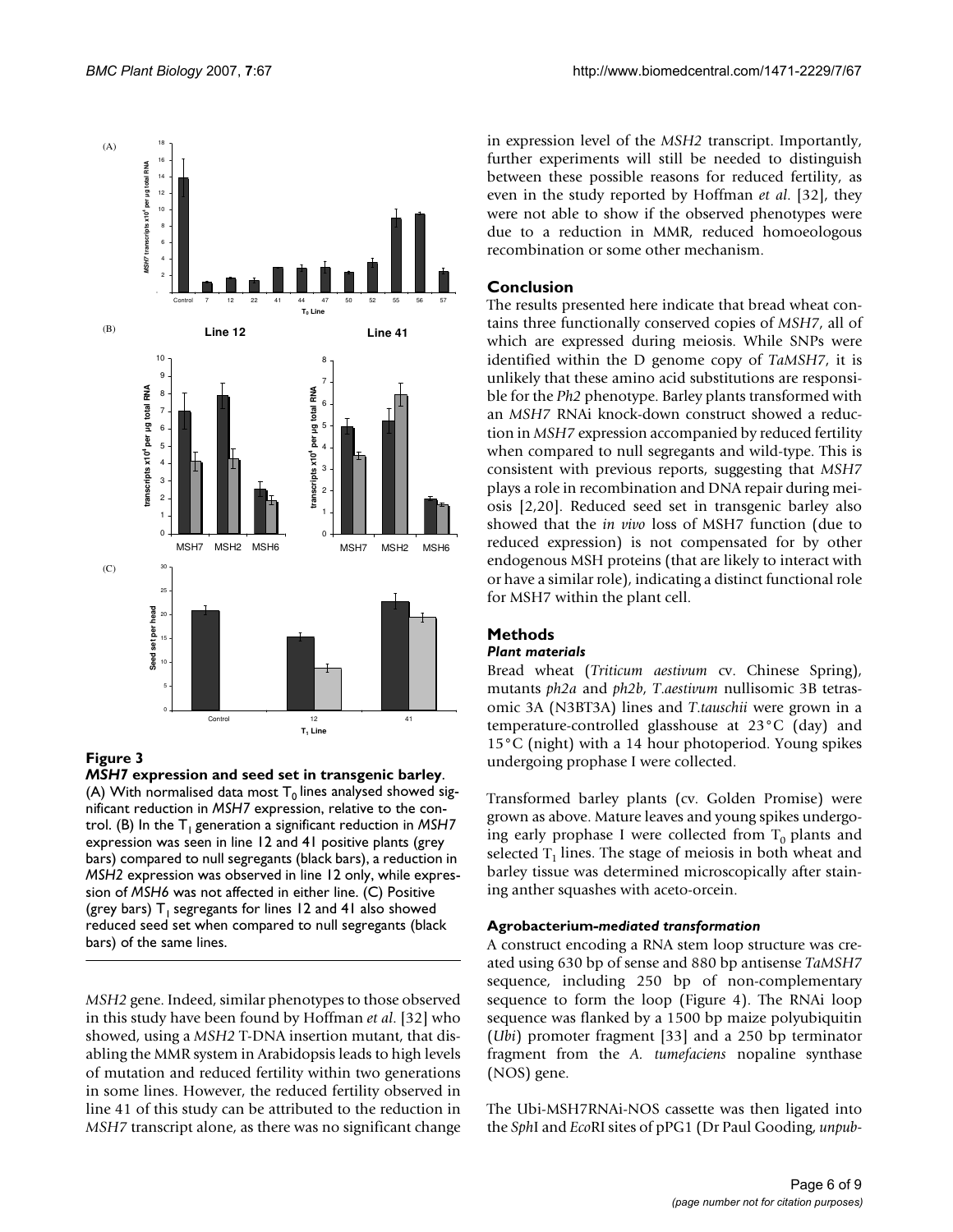

#### **Figure 4**

*MSH7* **RNAi transformation vector**. Sense (630 bp) and antisense (880 bp) fragments of *TaMSH7* create a hairpin loop RNA structure when transcribed. This dsRNA may then reduce *HvMSH7* expression through RNAi. The construct contains a hygromycin resistance gene, hygromycin phosphotransferase (*hpt*), which was used as a selectable marker during tissue culture. This gene was also utilised for analysis of transgene segregation in the  $T_1$  population.

*lished*)and the resultant vector was used in transformation. *Agrobacterium*-mediated transformation experiments were performed using the procedure developed by Tingay *et al*. [34] and modified by Matthews *et al*. [35]. The callus induction medium contained 10  $\mu$ M CuSO<sub>4</sub>, while the shoot regeneration and plant development media contained 1  $\mu$ M CuSO<sub>4</sub>. The media were prepared according to the altered sterilisation procedures described by Bregitzer *et al*. [36].

## *Genotyping transformed plants*

Plants were genotyped by PCR using the transformed hygromycin phosphotransferase (*hpt*) gene (primers *HvHyg1*, GTCGATCGACAGATCCGGTC and *HvHyg2*, GGGAGTTTAGCGAGAGCCTG) and a single copy endogenous barley gene (*HvSAP2*) (primers GGATCGATCGTC-CAGCTACTA and AGAGTGGGTTGTGCTTGAGAT). *HvSAP2* was used as a positive control to confirm the integrity of the DNA used in PCR amplification procedures.

Using the method described by Pallotta *et al*. [37], genomic DNA was isolated from leaf tissue collected from putative transformants. Each PCR reaction contained 200 ng of template DNA, 0.2 mM dNTPs, 0.4 µM primers, 1× Q solution (QIAGEN, Australia) and 2.5 U *Taq* DNA polymerase in 25  $\mu$ L of 1× PCR buffer (QIAGEN). PCR cycling conditions were as follows: *Hv*Hyg: 95°C for 15 min, then 35 cycles of 94°C for 1 min, 55°C for 30 seconds, 72°C for 90 seconds followed by a final extension step at 72°C for 10 min; *HvSAP2*: 95°C for 5 min, then 35 cycles of 94°C for 1 min, 57°C for 30 seconds, 72°C for 45 seconds followed by a final extension step at 72°C for 10 min. PCR products were separated on a 1% agarose gel  $(w/v)$ .

PCR results were also verified using Southern hybridisation. Genomic DNA (10–15 µg) was digested with *Eco*RV (New England Biolabs, USA). The DNA fragments were separated on a  $1\%$  (w/v) agarose gel and transferred to a Hybond™-N+ nylon membrane (Amersham Pharmacia Biotech Ltd., UK) with 0.4 M NaOH, according to the manufacturer's instructions. A 1.1 kb *Xho*I DNA fragment, excised from plasmid pCAMBIA1390, was used to detect *hpt* hybridising sequences in the genomic DNA of the hygromycin-resistant plants. The DNA probe fragment was isolated from an excised gel fragment using the Bresa-Clean™ Nucleic Acid Purification Kit (Bresatec, Australia), according to the manufacturer's instructions. The probe was labelled by random priming [38] using the MegaPrime™ DNA labelling system (Amersham).

Hybridisation was conducted at 65°C using standard conditions [39]. Following hybridisation, the membrane was washed with  $0.1 \times$  SSC,  $1\%$  (w/v) SDS at 65 °C for 20 min, air-dried and exposed to X-ray film (RX Fuji Medical X-ray film; RX-U, Japan) at -80°C.

## *cDNA synthesis and quantitative PCR*

Total RNA was isolated using TRI-REAGENT (Astral Scientific Pty Ltd., Australia) according to the manufacturer's protocol. RNA was DNase treated with TURBO DNA-*free*™ (Ambion, USA) as outlined in the manufacturer's instructions. cDNA was synthesised from 2 µg of total RNA using SuperScript™ III reverse transcriptase (Invitrogen, Australia) according to the manufacturer's instructions. Q-PCR was conducted as described by Crismani *et al*. [40], using primers shown in Table 2. Q-PCR data is represented as the average of a minimum of seven replicates. To normalise the expression data, a single control gene, *Hv*GAPdH, was used for this single tissue, single time point experiment.

#### *PCR amplification of* **TaMSH7** *and sequencing*

Meiotic wheat cDNA was generated as for barley. Each PCR reaction contained 100 ng cDNA, 0.2 mM dNTPs, 0.2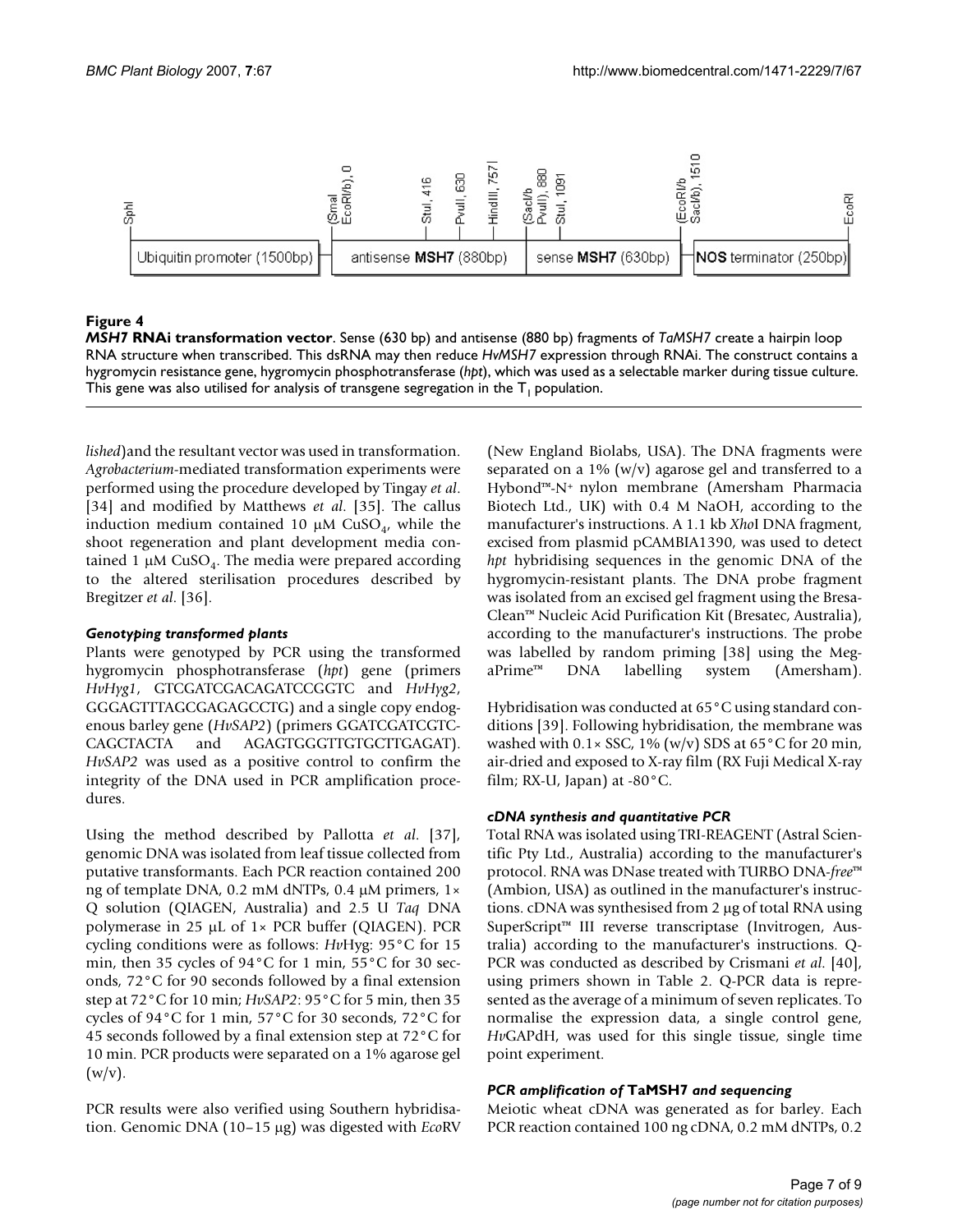| Primer Name         | Primer Sequence $(5' \rightarrow 3')$ | <b>Product Size</b> | Acquisition Temperature (°C) |  |
|---------------------|---------------------------------------|---------------------|------------------------------|--|
| GAPdH2-2HvF         | GTGAGGCTGGTGCTGATTACG                 | 198 bp              | 82                           |  |
| GAPdH2-2HvR         | TGGTGCAGCTAGCATTTGAGAC                |                     | 82                           |  |
| MSH7OF              | CGGATGAAGGGTCTATGGCGTC                | 164 <sub>bp</sub>   | 77                           |  |
| MSH7OR              | CAGGTGGCACGCATTATTGTAGA               |                     | 77                           |  |
| MSH2OF              | AGACCAGACATCACAACATCGGAG              | $206$ bp            | 77                           |  |
| MSH <sub>2</sub> OR | <b>GCCATCAAGACATTTACACCAACC</b>       |                     | 77                           |  |
| MSH6OF              | CATAATATTGGCACAGATTGGAG               | 161 bp              | 80                           |  |
| MSH6OR              | CTGACGAAAGCACGGAAGC                   |                     | 80                           |  |
|                     |                                       |                     |                              |  |

**Table 2: Primer sets used in quantitative real time (Q-PCR) analysis. Primer sets used and the product sizes obtained in addition to the acquisition temperatures are shown.**

 $\mu$ M primers (see Table 2), 2 mM MgCl<sub>2</sub> and 1 U Platinum<sup>®</sup> *Taq* High Fidelity polymerase (Invitrogen) in 50 µL of 1× high fidelity PCR buffer (Invitrogen). PCR cycling conditions were 95°C for 5 min then 35 cycles of 94°C for 1 min, 56°C for 1 min, 68°C for 2 min, followed by a final extension step at 68°C for 10 min. 1% agarose gel electrophoresis was used to visualise the amplified products which were subsequently purified using the QIAquick gel extraction procedure (QIAGEN).

Eluted products were then cloned into the pGEM®-T Easy vector (Promega, Australia) according to the manufacturer's protocol. The gene was sequenced with approximately  $15 \times$  coverage, ensuring all sub-genomic copies were identified. Capillary separation of sequencing reactions was undertaken by the Australian Genome Research Facility (AGRF) in Brisbane (Australia) using the Applied Biosystems fluorescent system. Contigs were generated using Contig Express (VNTI Suite, Version 8, Informax, USA). Consensus sequence generation and further analysis was undertaken in Vector NTI.

#### *Seed set and seed weight*

Mature  $T_1$  seed was collected from ten representative spikes from each plant and dried for 7 to 10 days at 37°C. Average seed weight was then determined and used to calculate the 1000-grain weight. Student t-tests (assuming unequal variances) were used to determine whether the means of the samples in the segregating  $T_1$  populations for seed set and 1000 grain weight were statistically different (Microsoft Office Excel 2003). Graphs were compiled using Microsoft Office Excel 2003.

## **Authors' contributions**

AHL conducted the research, analysed the data and drafted the manuscript. ASM, PL and JAA designed the experiments, analysed the data and drafted the manuscript. All authors read and approved the final manuscript.

#### **Acknowledgements**

The authors gratefully acknowledge Dr Rohan Singh and Konny Beck-Oldach for the production of RNAi *TaMSH7* transgenic barley, Dr Neil Shirley

for conducting Q-PCR, Margie Pallotta for the nulli-tetra lines and Dr Chunyuan Huang for supplying the *HvSAP2* PCR control primers. The authors thank the Molecular Plant Breeding Cooperative Research Centre (MPB CRC), the Australian Centre for Plant Functional Genomics (ACPFG) and the Grains Research Development Cooperation (GRDC) (Project Number UA00007) for funding this research.

#### **References**

- 1. Culligan KM, Hays JB: **DNA mismatch repair in plants An** *Arabidopsis thaliana* **[gene that predicts a protein belonging to](http://www.ncbi.nlm.nih.gov/entrez/query.fcgi?cmd=Retrieve&db=PubMed&dopt=Abstract&list_uids=9342879) [the MSH2 subfamily of eukaryotic MutS homologs.](http://www.ncbi.nlm.nih.gov/entrez/query.fcgi?cmd=Retrieve&db=PubMed&dopt=Abstract&list_uids=9342879)** *Plant Physiology* 1997, **115(2):**833-839.
- 2. Culligan KM, Hays JB: **[Arabidopsis MutS homologs-AtMSH2,](http://www.ncbi.nlm.nih.gov/entrez/query.fcgi?cmd=Retrieve&db=PubMed&dopt=Abstract&list_uids=10852942) AtMSH3, AtMSH6, and a novel AtMSH7-form three distinct [protein heterodimers with different specificities for mis](http://www.ncbi.nlm.nih.gov/entrez/query.fcgi?cmd=Retrieve&db=PubMed&dopt=Abstract&list_uids=10852942)[matched DNA.](http://www.ncbi.nlm.nih.gov/entrez/query.fcgi?cmd=Retrieve&db=PubMed&dopt=Abstract&list_uids=10852942)** *Plant Cell* 2000, **12(6):**991-1002.
- 3. Sia EA, Kirkpatrick DT: **The yeast** *MSH1* **[gene is not involved in](http://www.ncbi.nlm.nih.gov/entrez/query.fcgi?cmd=Retrieve&db=PubMed&dopt=Abstract&list_uids=15590333) [DNA repair or recombination during meiosis.](http://www.ncbi.nlm.nih.gov/entrez/query.fcgi?cmd=Retrieve&db=PubMed&dopt=Abstract&list_uids=15590333)** *DNA Repair* 2005, **4(2):**253-261.
- 4. Novak JE, Ross-Macdonald PB, Roeder GS: **[The budding yeast](http://www.ncbi.nlm.nih.gov/entrez/query.fcgi?cmd=Retrieve&db=PubMed&dopt=Abstract&list_uids=11454751) [Msh4 protein functions in chromosome synapsis and the reg](http://www.ncbi.nlm.nih.gov/entrez/query.fcgi?cmd=Retrieve&db=PubMed&dopt=Abstract&list_uids=11454751)[ulation of crossover distribution.](http://www.ncbi.nlm.nih.gov/entrez/query.fcgi?cmd=Retrieve&db=PubMed&dopt=Abstract&list_uids=11454751)** *Genetics* 2001, **158(3):**1013-1025.
- 5. Acharya S, Wilson T, Gradia S, Kane MF, Guerrette S, Marsischky GT, Kolodner R, Fishel R: **[hMSH2 forms specific mispair-binding](http://www.ncbi.nlm.nih.gov/entrez/query.fcgi?cmd=Retrieve&db=PubMed&dopt=Abstract&list_uids=8942985) [complexes with hMSH3 and hMSH6.](http://www.ncbi.nlm.nih.gov/entrez/query.fcgi?cmd=Retrieve&db=PubMed&dopt=Abstract&list_uids=8942985)** *Proceedings of the National Academy of Sciences of the United States of America* 1996, **93(24):**13629-13634.
- 6. Marsischky GT, Filosi N, Kane MF, Kolodner R: **Redundancy of** *Saccharomyces cerevisiae* **[MSH3 and MSH6 in MSH2-dependent](http://www.ncbi.nlm.nih.gov/entrez/query.fcgi?cmd=Retrieve&db=PubMed&dopt=Abstract&list_uids=8600025) [mismatch repair.](http://www.ncbi.nlm.nih.gov/entrez/query.fcgi?cmd=Retrieve&db=PubMed&dopt=Abstract&list_uids=8600025)** *Genes & Development* 1996, **10(4):**407-420.
- 7. Wu SY, Culligan K, Lamers M, Hays J: **Dissimilar mispair-recognition spectra of** *Arabidopsis* **DNA-mismatch-repair proteins MSH2.MSH6 (MutS**α**) and MSH2.MSH7 (MutS**γ**[\).](http://www.ncbi.nlm.nih.gov/entrez/query.fcgi?cmd=Retrieve&db=PubMed&dopt=Abstract&list_uids=14530450)** *Nucleic Acids Research* 2003, **31(20):**6027-6034.
- 8. Rayssiguier C, Thaler DS, Radman M: **The barrier to recombination between** *Escherichia coli* **and** *Salmonella typhimurium* **[is](http://www.ncbi.nlm.nih.gov/entrez/query.fcgi?cmd=Retrieve&db=PubMed&dopt=Abstract&list_uids=2555716)** [disrupted in mismatch-repair mutants.](http://www.ncbi.nlm.nih.gov/entrez/query.fcgi?cmd=Retrieve&db=PubMed&dopt=Abstract&list_uids=2555716) **342(6248):**396-401.
- 9. Hunter N, Chambers SR, Louis EJ, Borts RH: **[The mismatch repair](http://www.ncbi.nlm.nih.gov/entrez/query.fcgi?cmd=Retrieve&db=PubMed&dopt=Abstract&list_uids=8612597) [system contributes to meiotic sterility in an interspecific](http://www.ncbi.nlm.nih.gov/entrez/query.fcgi?cmd=Retrieve&db=PubMed&dopt=Abstract&list_uids=8612597) [yeast hybrid.](http://www.ncbi.nlm.nih.gov/entrez/query.fcgi?cmd=Retrieve&db=PubMed&dopt=Abstract&list_uids=8612597)** *EMBO Journal* 1996, **15(7):**1726-1733.
- 10. Surtees JA, Argueso JL, Alani E: **Mismatch repair proteins: key regulators of genetic recombination.** *Cytogenetic and Genome Research* 2004, **107(3–4):**146-159.
- 11. Matic I, Rayssiguier C, Radman M: **[Interspecies gene exchange in](http://www.ncbi.nlm.nih.gov/entrez/query.fcgi?cmd=Retrieve&db=PubMed&dopt=Abstract&list_uids=7859291) [bacteria – the role of SOS and mismatch repair systems in](http://www.ncbi.nlm.nih.gov/entrez/query.fcgi?cmd=Retrieve&db=PubMed&dopt=Abstract&list_uids=7859291) [evolution of species.](http://www.ncbi.nlm.nih.gov/entrez/query.fcgi?cmd=Retrieve&db=PubMed&dopt=Abstract&list_uids=7859291)** *Cell* 1995, **80(3):**507-515.
- 12. Petit MA, Dimpfl J, Radman M, Echols H: **Control of large chromosomal duplications in** *Escherichia coli* **[by the mismatch repair](http://www.ncbi.nlm.nih.gov/entrez/query.fcgi?cmd=Retrieve&db=PubMed&dopt=Abstract&list_uids=1743481) [system.](http://www.ncbi.nlm.nih.gov/entrez/query.fcgi?cmd=Retrieve&db=PubMed&dopt=Abstract&list_uids=1743481)** *Genetics* 1991, **129(2):**327-332.
- 13. Selva EM, New L, Crouse GF, Lahue RS: **Mismatch correction acts as a barrier to homeologous recombination in** *Saccharomyces cerevisiae***[.](http://www.ncbi.nlm.nih.gov/entrez/query.fcgi?cmd=Retrieve&db=PubMed&dopt=Abstract&list_uids=7768431)** *Genetics* 1995, **139(3):**1175-1188.
- 14. Datta A, Adjiri A, New L, Crouse GF, Jinks Robertson S: **Mitotic crossovers between diverged sequences are regulated by**